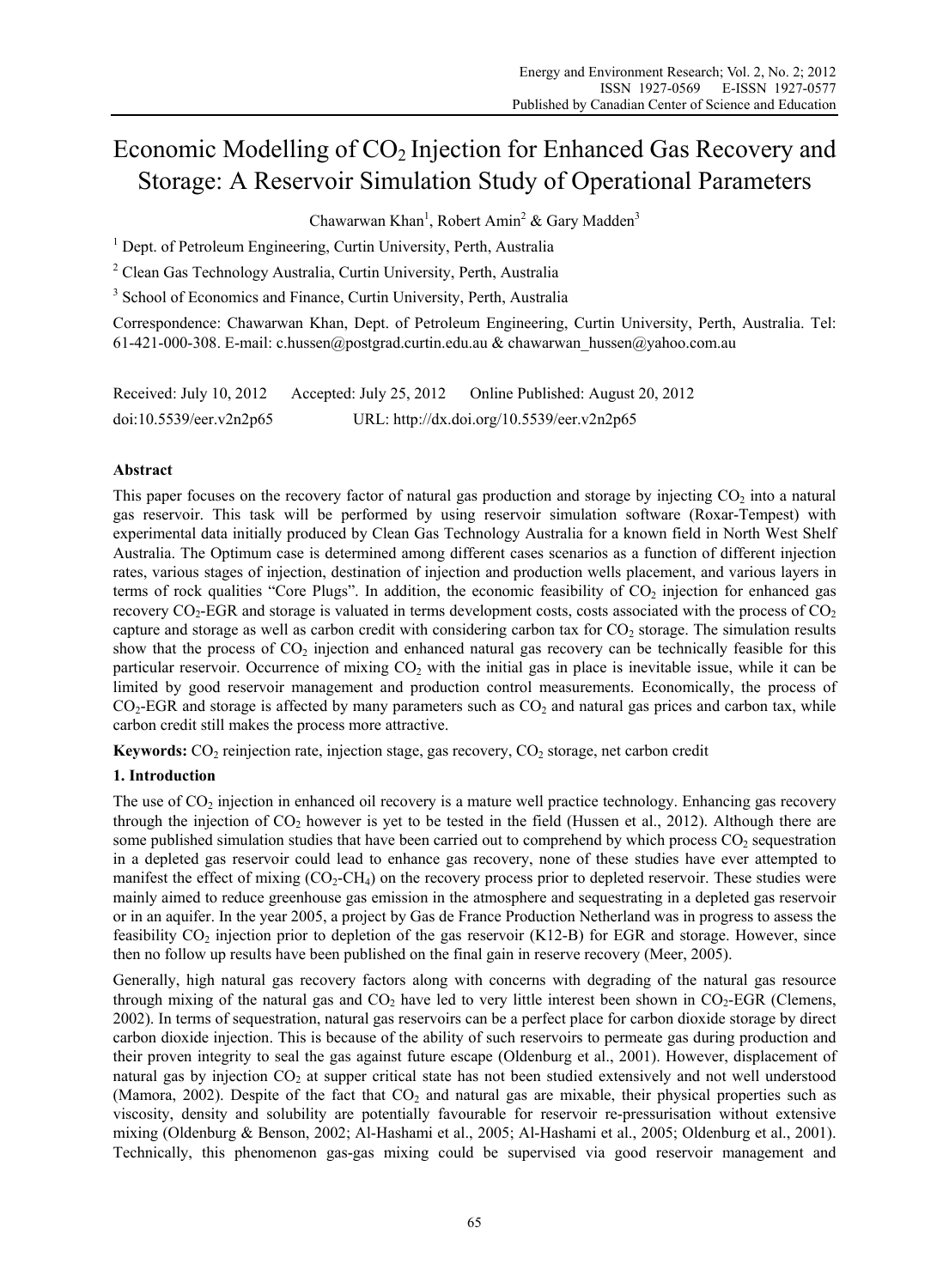production control measures, because these physical properties of  $CO<sub>2</sub>$  undergo changes as the pressure increases (Oldenburg & Benson, 2002).

Current research studies suggested that  $CO<sub>2</sub>$  emissions from fossil fuel have strong impacts on the environment, and its amount in the atmosphere is far beyond to be ignored (Ozkilic  $& Gunnah$ , 2009). There are many options for the separation and capture of  $CO<sub>2</sub>$  and some of them commercially available; none of them has been applied at the scale required as part of a  $CO<sub>2</sub>$  emissions mitigation strategy (David, 2000). However, carbon capture and sequestration is the most discussed method of sequestration and reduce  $CO<sub>2</sub>$  emission (Gupta, 2009).

The injected  $CO<sub>2</sub>$  in geological formations undergo geochemical interactions, such as structural, stratigraphic and hydrodynamic trapping. The injected  $CO<sub>2</sub>$  is trapped either in the form of physical trapping as a separate phase or as a chemical trapping where it reacts with other minerals present in the geological formation (International Energy Agency, 2010). As time passes,  $CO<sub>2</sub>$  becomes immobilized in the geological formation as a function of given long time scales. This is known as geological sequestration. Oldenburg  $(2003)$  simulated CO<sub>2</sub> as a storage gas. The results suggested that  $CO<sub>2</sub>$  injection as a supercritical fluid allows more  $CO<sub>2</sub>$  storage as the pressure increases due to its high compressibility factor. Thus, an expansion of the compressed is expected due to changes in pressure and temperature. As a result, there will be a point when gas production no longer is economically feasible.

Economically, (Gaspar, 2005) claimed the major obstacle for applying  $CO<sub>2</sub>$ -EGR is the high costs involved in the process of  $CO<sub>2</sub>$  capture and storage. However, increasing knowledge and experience with contributions of new technologies will probably decrease these costs. Currently,  $CO<sub>2</sub>-EGR$  and storage is promising when carbon credit is considered. However, this scheme is unlikely to be implemented into practice without any financial motivation or tax incentive (International Energy Agency, 2010).

In this study, the assessment of potential injection of carbon dioxide into a natural gas reservoir prior depletion is investigated based on experimental data produced at the Clean Gas Technology Australia and the results are very promising not just in terms of gas recovery, but also as a method for reducing anthropogenic gas emission simultaneously with increasing ultimate recovery of natural gas. In addition, this process is studied economically and illustrates the effects of carbon credit scheme on the project as a function carbon tax for  $CO<sub>2</sub>$  emission and credit for  $CO_2$  storage during the process of  $CO_2$ -EGR and storage.

## **2. Reservoir Simulation**

The base reservoir model used in this study is based on a known field in the North West Shelf. It is composed of sandstone which has homogeneous layer-cake geology and contains natural gas at a depth of 3650 meter. Reservoir core samples were studied experimentally to estimate the general petro-physical characteristics of the reservoir. The physical properties for each one of the tested cores were used as the base assignment to represent the geological model. The reservoir properties were then allocated throughout the reservoir simulation based on the interpretations of each pore plug. The gas reservoir model was created and controlled by variousness of cells distributions in terms of width, length and thickness.

The dimensions of the geological model, in the X-direction 17 grid-blocks used and 22 grid-blocks used in the Y direction. The divisions in the Z directions vary by layers, with 4, 5, 6 and 4 grid-blocks formed to represent layers L1, L2, L3 and L4, respectively. Thickness of each layer is various. Thus, the arrangement of the layers from top to bottom of the reservoir model start as very low, high, medium and low quality rock, respectively.

| Laver    | Z thickness | Z direction | Kx   | Kу   | Kz       | Porosity | Sgcr | Swcr  | Core plugs      |
|----------|-------------|-------------|------|------|----------|----------|------|-------|-----------------|
|          | (m)         | (cells)     | (md) | (md) | (md)     | $(\%)$   |      |       |                 |
| Very low | 50          | 4           | 6    | 6    | 4        | 0.04     | 0.05 | 0.120 | S A 4           |
| High     | 70          | 3           | 390  | 390  | 370      | 0.17     | 0.03 | 0.175 | SA <sub>1</sub> |
| Medium   | 120         | 6           | 115  | 115  | 100      | 0.14     | 0.04 | 0.145 | S A 2           |
| Low      | 60          | ↖           | 8.5  | 8.5  | $\sigma$ | 0.09     | 0.05 | 0.100 | $S$ A 3         |

Table 1. General reservoir characteristic by layer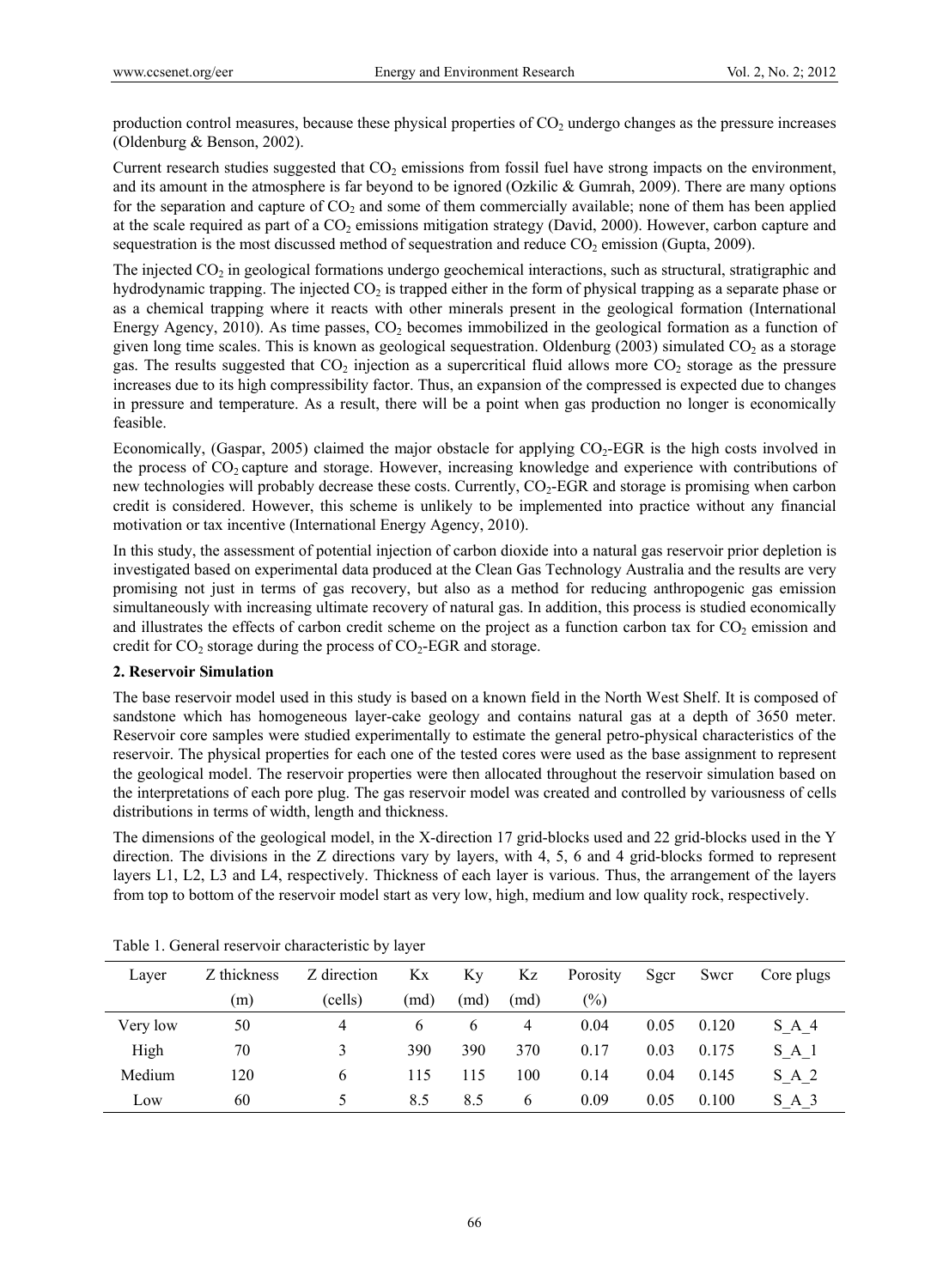

Figure 1. Reservoir simulation model

In terms of gas/water contact, reference depth of the reservoir, pressure and temperature at the reference depth and depth specifying the Water-Gas contact was calibrated to achieve the equilibrium initialisation. This provides indications of a transition zone between gas and water. As a result the simulator will take these values into account and stabilise the initial aquifer zone, which is allocated in depths of the bottom cells in the gas reservoir model. Beneath of this aquifer zones is the target for drilling and completion the injector wells where the injection strategies are proposed.

In general, the modelled aquifer in the subsurface of this gas reservoir meets the physical conditions of aquifers. First of all, the top layer of the aquifer is at a depth of "4400 m". Source (Gaspar et al., 2005) claims that aquifer beyond the depth of 800 m makes CO2 to act as a supercritical fluid and it would have density as high as that for water. CO<sub>2</sub> density in aquifers with depth of greater than 3650 is higher compare to that of sweat water. In addition to the aquifer, the location and depth completion of the injection wells might have sufficient permeability and porosity to resist keeping the injected  $CO<sub>2</sub>$  in the aquifer.

CO2 injection at the gas-water contact of the reservoir model has potential to act as a substitute support for pressure maintenance, thereby allowing simultaneously production of gas. In addition, it has been anticipated that the process will improve displacement efficiency and resulting in increased ultimate recovery factor (Knox et al., 2002). In order to understand the impact of the reservoir geology on potential development schemes, the simulation process uses the 'Solvent' option of the reservoir simulator, an extended black-oil model in which components coexist. The simulation standard compositions (SCMP) are reservoir gas (RESV) and solvent gas (SOLV). The reservoir gas depicts the mole fraction of the components in the mixture of the gas reservoir, which originally represents gas initial in place. The solvent gas specifies the solvent concentration in the injected gas (CO2). The initial pressure of the reservoir model is set at 406 bar, and temperature of 160 C. 'PVT-Sim' used to generate the necessary PVT data for simulation. Furthermore, the relative permeability curves are generated using Darcy's Law to achieve displacement between the gases.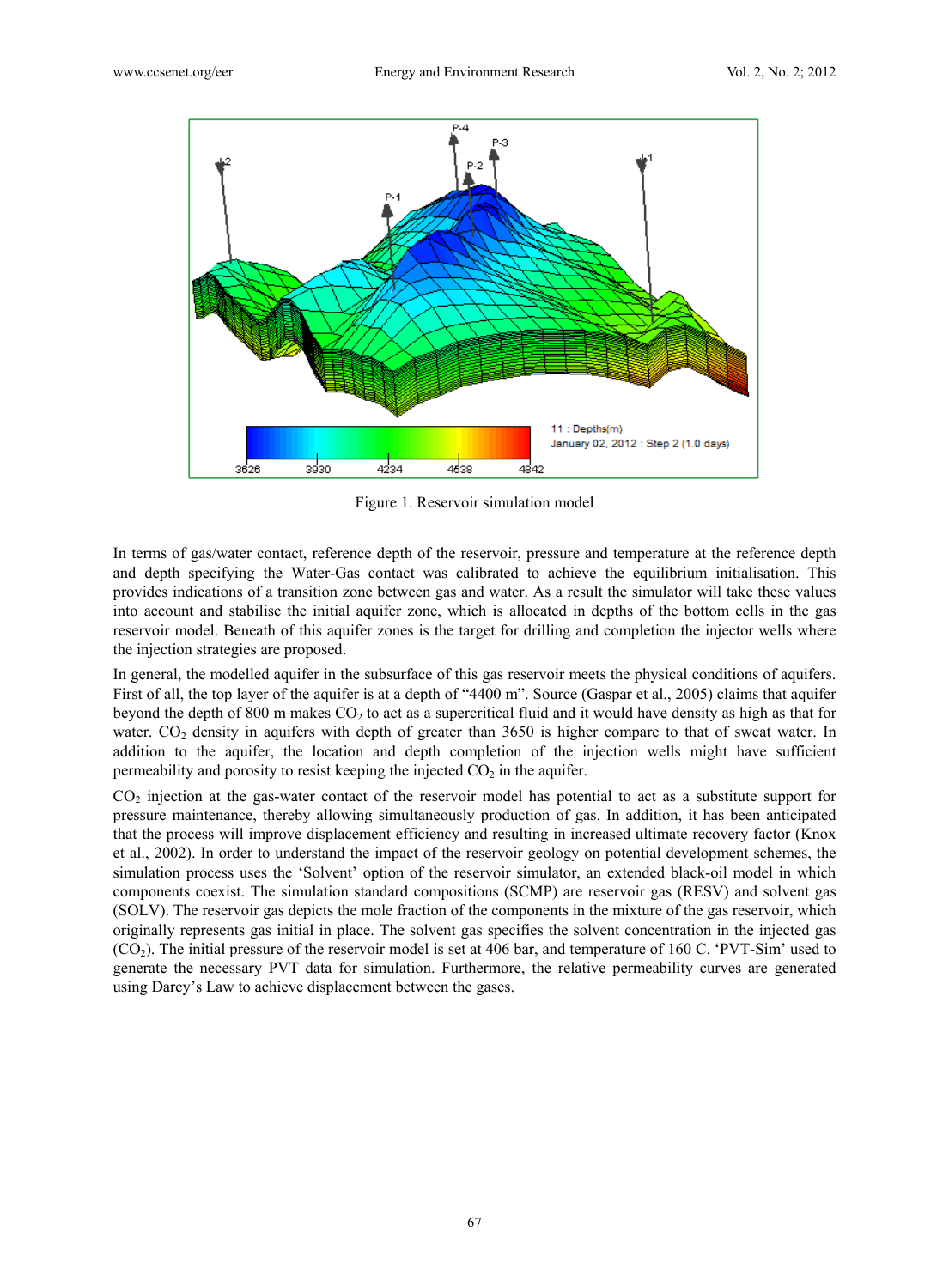#### Table 2. Reservoir model parameters

| Property                         | Value                                           |  |  |  |  |
|----------------------------------|-------------------------------------------------|--|--|--|--|
| Reservoir type                   | Sandstone                                       |  |  |  |  |
| Reservoir depth                  | $3650 \,\mathrm{m}$                             |  |  |  |  |
| Area $(X-Y)$ direction)          | $1700 \text{ m}$ x, 2300 m y                    |  |  |  |  |
| Thickness (z direction)          | $300 \text{ m}$                                 |  |  |  |  |
| Grids in X direction             | 17                                              |  |  |  |  |
| Grids in Y direction             | 22                                              |  |  |  |  |
| Grids in Z direction             | 4, 5, 6 and 4 for L1, L2, L3 and L4             |  |  |  |  |
| Relative permeability            | JBN method and Darcy's law                      |  |  |  |  |
| Initial reservoir temperature    | 160 C                                           |  |  |  |  |
| Initial reservoir pressure       | $406$ bar                                       |  |  |  |  |
| Well injector pressure (maximum) | 450 bar                                         |  |  |  |  |
| Well producer pressure (minimum) | 50 <sub>bar</sub>                               |  |  |  |  |
| $CO2$ injection rate             | 2400 and 1260 $\times$ 1000 m <sup>3</sup> /day |  |  |  |  |
| Maximum gas production rate      | $14000 \times 1000 \text{ m}^3/\text{day}$      |  |  |  |  |

The development of the geological model is designed to illustrate optimisation of the gas recovery initial in place. In order to determine the optimal development plan and to test its robustness over the uncertainty range of reserves, a number of dynamic reserve simulation models are constructed. Over all, for all scenarios the initial component names in the gas mixture are listed as  $C_1$ ,  $C_2$ ,  $C_3$  and  $CO_2$ . A mole fraction or initial composition of each one of the mentioned components is 0.9, 0.005, 0.005 and 0.09 respectively (Table 3). Production of these gases can be economically advantageous and replacing the produced gas would allocate extra space for further  $CO<sub>2</sub>$  deposition.

|  | Table 3. Compositional table |  |
|--|------------------------------|--|
|--|------------------------------|--|

|                 | Component Composition |
|-----------------|-----------------------|
| CO <sub>2</sub> | 0.09                  |
| C <sub>1</sub>  | 09                    |
| $C_{2}$         | 0.005                 |
| C3              | 0.005                 |

In addition, a simplified gas layered model in which the components coexist consists of  $1.7\times2.3\times0.3$  km grid cells (see Table 2). In addition, the detailed geological modelling is used to test the selected development plans against wide range of geological outcomes. This model incorporates significant areas of local grid refinement to properly model the fluid flow in the neighbourhood of the production wells. The base case development plan calls for three vertical production wells, allocated and perforated in the upper layers of the reservoir. These production wells are expected to produce natural gas at same rates. In general, the production wells are controlled as a function of a maximum gas production rate per day and a minimum producing bottom-hole pressure for each well. The summation of the production rates for each one of the wells is equivalent to the total gas production per day "14000 $\times$ 1000 m<sup>3</sup>/d" of the reservoir simulation.

The simulation suggests that there is sufficient vertical permeability in the reservoir to allow the gas in the lower portions to move towards the wells. Two gas injectors well are proposed to dispose of the produced  $CO<sub>2</sub>$  by re-injecting it into the gas reservoir down-dip of the production wells. The perforated locations of the wells will be at a distance such that  $CO<sub>2</sub>$  breakthrough at the production wells is after the plateau production (Willetts et al., 1999). By contrast to the producer wells, the injection well is perforated in the bottom layer beneath the zone of G/W contact in order to take gravity effects into account. This potentially could have enough capacity to handle breakthrough volumes as wells as  $CO<sub>2</sub>$  re-injection.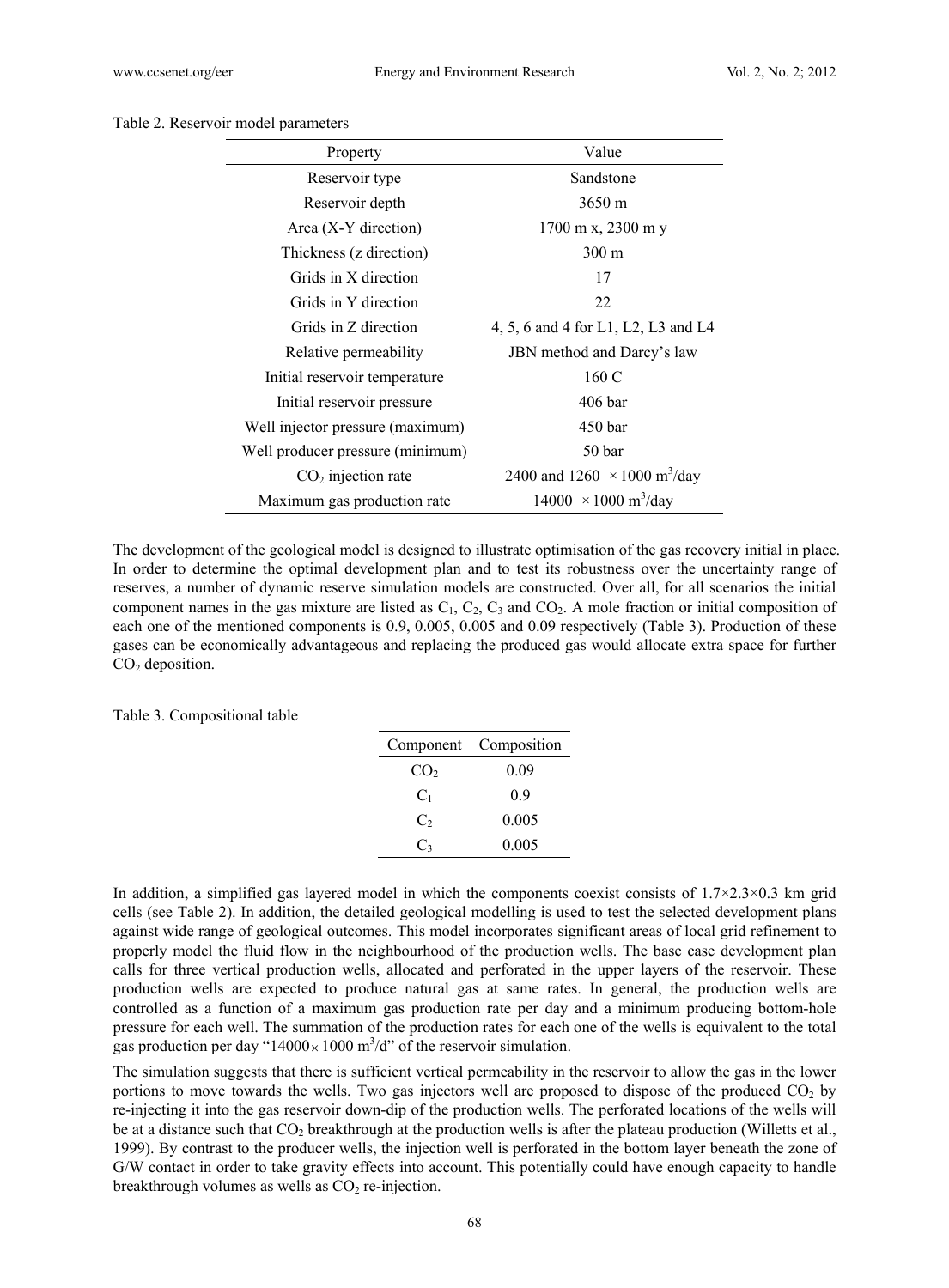## **3. Base-Case Simulation Model**

The objective is to investigate the influence on the flow through the main reservoir characteristic units, like porosity, permeability, and water and gas saturation. In addition to this case, the maximum gas production is sat at  $3500 \times 1000$  m<sup>3</sup>/day for each well. In order to test the model, the reservoir layers estimated to be filled with a homogeneous gas mixture (Table 3). Simulation of natural gas production without any injection is performed for a base-case under normal production conditions in such a way that the bottom-hole wells pressure decline at a time period of 20 years. In this way potentially the full range of the reservoir geological is carried through the dynamic reservoir modelling. As a consequence, the proposed development cases can be optimised over the range of the reservoir uncertainty and also illustrate the sweep efficiency of  $CO<sub>2</sub>$  injection. Under this case, cumulative methane and CO2 production "lb-mole" and bottom-hole pressure "bar" are estimated for the selected period of time (Figures 2, 3 and 4).

This case is intended to be the basis for comparison, to illustrate the acceleration of methane production, and lower  $CO_2$  production under a case of  $CO_2$  injection as a function of given different injection rates, various stages of injection, destination of injection and production wells placement, and various layers in terms of rock qualities "Core Plugs". The bottom-hole pressure BHP is measured in this case and under a late stage of  $CO<sub>2</sub>$ injection, the measured BHP decline is used to determine the time start of  $CO<sub>2</sub>$  injection.

# **4. Development Case Study**

## *4.1 High Injection Rate*

Under the base-case, the initial gas production from this gas reservoir model is started in January 2012 through Well 1, 2, 3 and 4. The pressure declined gradually from its initial pressure around 380 bar as a response to the gas production. Accordingly, two injector wells are used as disposal wells to re-inject the initial  $CO<sub>2</sub>$  production directly into the formation instead of it being emitted into the atmosphere. Thus,  $CO<sub>2</sub>$  is injected in a liquid-like state into the gas reservoir at a rate of  $1200 \text{ m}^3/\text{day}$  for each well. The maximum gas production rates for each one of the producer wells is sat as it was under the base-case. This case shows the effects of  $CO<sub>2</sub>$  injection  $\rm{onCO}_2$  storage and the enhancement of natural gas production compared to the natural gas production that under the base case. In addition, different case scenarios are investigated as a function of strategy and operational parameters of  $CO<sub>2</sub>$  injection. Under injection process, the simulation results show,  $CO<sub>2</sub>$  injection allows enhancing the initial natural gas production and potentially maintaining initial reservoir pressure decline during gas production (Figures 2, 3 and 4).

In this scenario the layers of the reservoir model arranged from the top to the bottom as very low, high medium and low quality of rock respectively. In the following section, various layer arrangements are tested to determine the optimum layer arrangement for  $CO<sub>2</sub>$  injection as a function of enhance gas recovery and storage. This investigation is performed based on effects reservoir re-pressurisation in terms of injectivity of  $CO<sub>2</sub>$  and distribution of the injected  $CO<sub>2</sub>$  as a function of permeability. Therefore, the simulation study is examined for another two more scenarios, for second scenario as very low, low, medium and high rock quality and for the third scenario as high medium low and very low quality of rock.

Under scenario 2, injectivity of  $CO_2$  is higher than the other two scenarios (Figure 9). Thus, the injected  $CO_2$  is first expected to distribute from the bottom of the reservoir faster and results in reservoir re-pressurisation faster, before it starts to rise to the top of the reservoir. But because the other two layers from the top of the reservoir represent very low and low permeability, the injected  $CO<sub>2</sub>$  is expected to overrun the native gases presented in the bottom of the reservoir to production wells faster than it is under the first scenario. This would have side effects on sweep efficiency. On the contrary, the third scenario represents the lowest injectivity of  $CO<sub>2</sub>$ . In this case CO2 is injected into very low permeable layer and the layer followed by another low permeable layer. Therefore, the injected  $CO<sub>2</sub>$  is expected to find its own path and potentially will prefer to break through the production wells rather than to be distributed in the bottom of the reservoir.

In general the simulation results indicate that scenario 1 has the highest recovery factor of methane production and scenario 3 represents the highest  $CO<sub>2</sub>$  recovery factor. In addition, scenario 2 comes as the second recovery factor for both CO<sub>2</sub> and methane(Figures 3 and 4). While, scenario 3 produces the lowest methane recovery factor and scenario 1 yield the lowest  $CO<sub>2</sub>$  recovery factor. As a result scenario 1 is the optimum for enhance gas recovery and storage under  $CO<sub>2</sub>$  injection process. Despite of reservoir layers, Feather and Archer (2010) claimed that during CO2 injection for a gas reservoir, the re-pressurization will happen faster, while the actual flow of the fluid will take longer. Therefore, it is advantageous to place the injection well as far as possible from the production wells. Destination between injection and production wells will lead to increase initial gas production and delay the breakthrough of  $CO<sub>2</sub>$  for as long as possible (See Figure 5).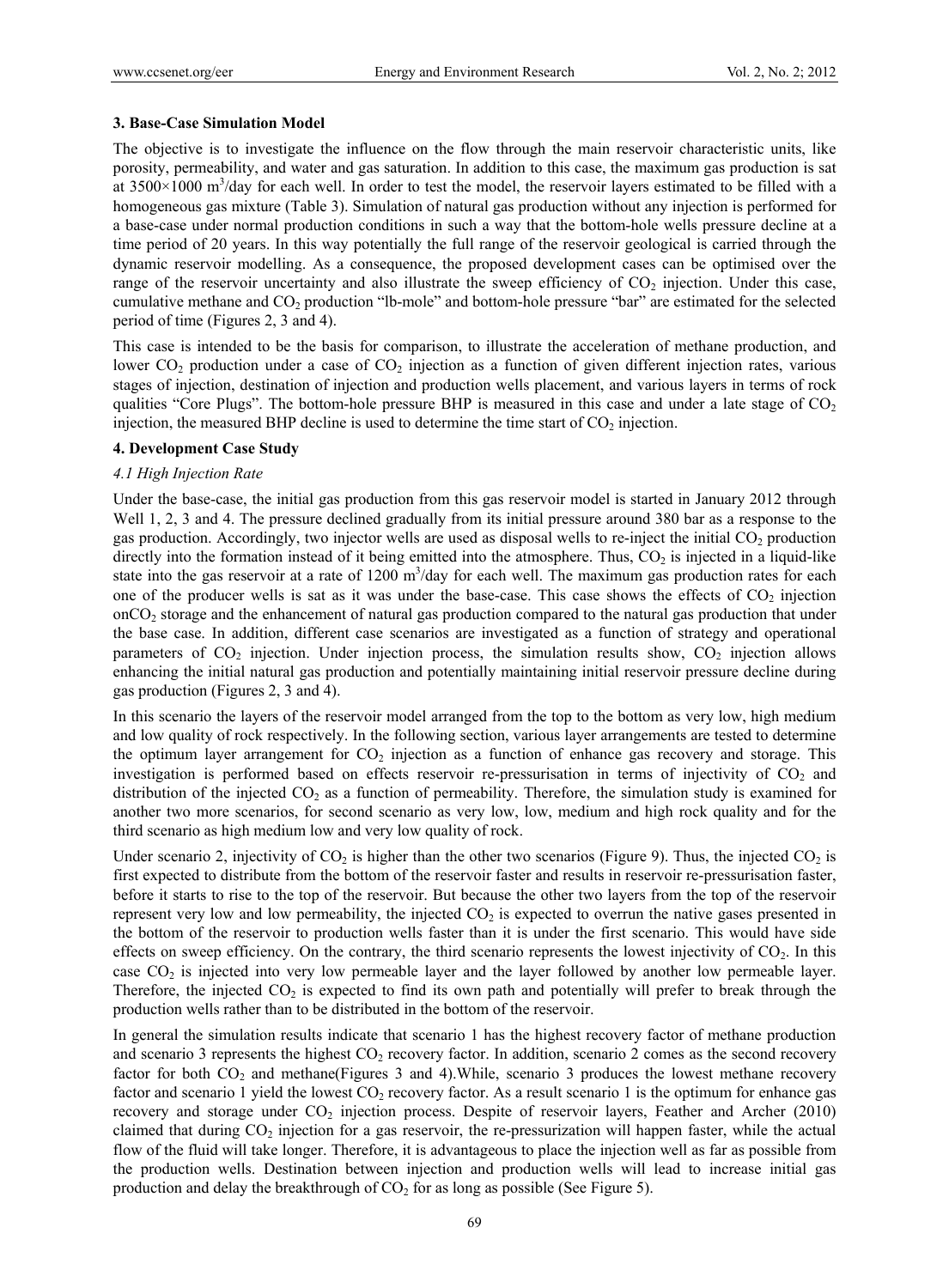

Figure 2. Bottom-hole pressure of base case versus first scenario



Figure 3. Comparisons of cumulative methane production under different conditions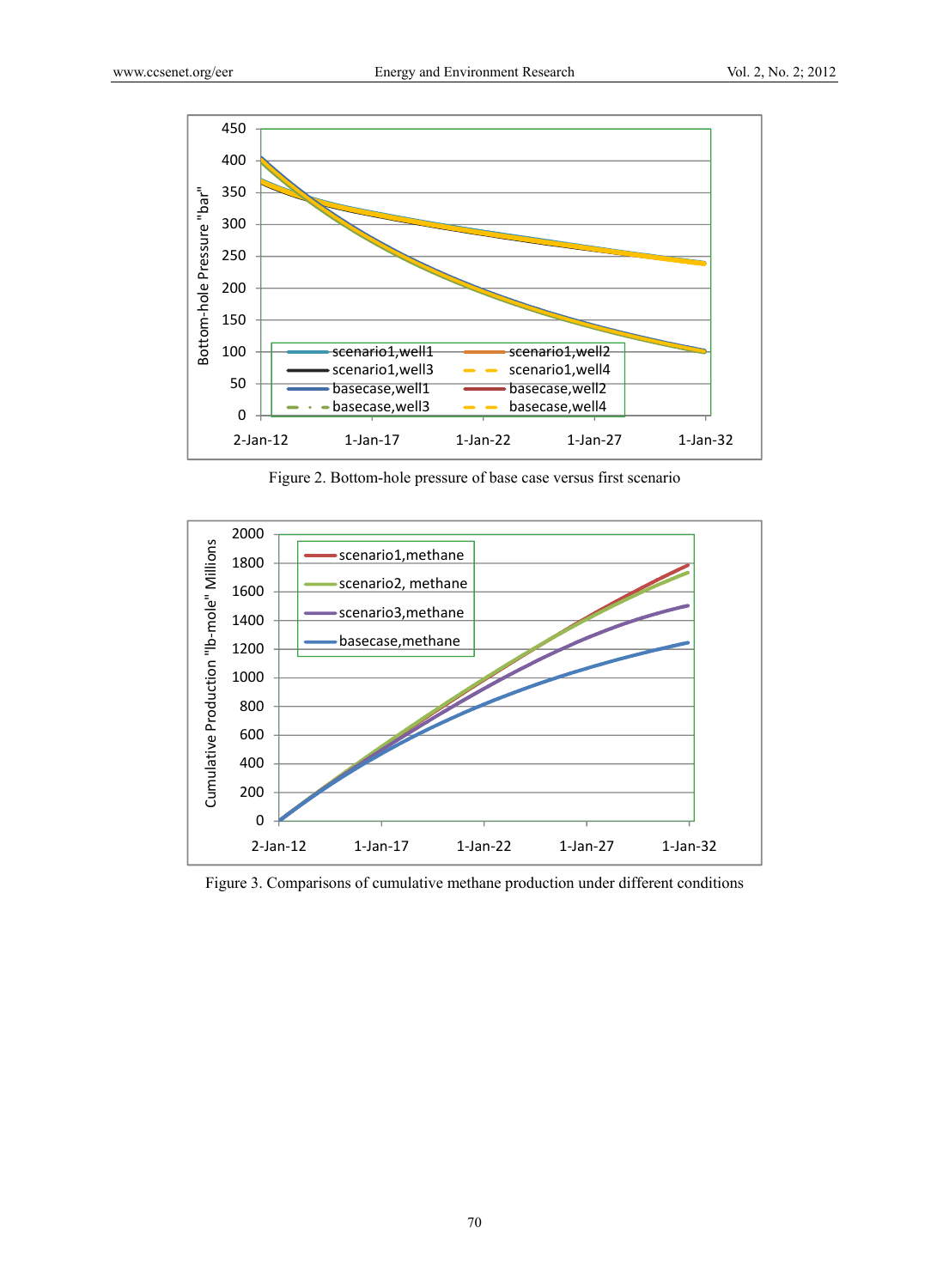

Figure 4. Comparisons of cumulative  $CO<sub>2</sub>$  production under different conditions

For the optimum scenario the simulation is run without considering solubility factor. The results of the simulation suggest that with  $CO<sub>2</sub>$  dissolution in the formation water, Figure 5 shows the  $CO<sub>2</sub>$  breakthrough points to be in 26 December 2016 (well 1), 31 March 2015 (well 2), 27 September 2015 (well 3) and 29 December 2014 (well 4). In comparisons to these dates without case of solubility, the simulation indicates breakthrough on 26 September 2016, 28 September 2014, 28 June 2015 and 29 June 2014 for production wells 1, 2, 3 and 4 respectively. This comparison demonstrates the maximum methane production and the fraction of  $CO<sub>2</sub>$ remaining in the reservoir. The comparisons between the scenarios indicated that the solubility of CO<sub>2</sub> is greater than methane at all relevant pressure and temperature. This implies a reduction in the volume of  $CO<sub>2</sub>$  available in the gas reservoir to mix with methane, which potentially delays  $CO<sub>2</sub>$  breakthrough. The effect of  $CO<sub>2</sub>$  solubility obtained in this study accords with Al-Hashami et al. (2005). Thus, in the following cases continuously only the scenario of solubility is taken into account.



Figure 5. A comparison of  $CO<sub>2</sub>$  breakthrough with and without solubility consideration versus Time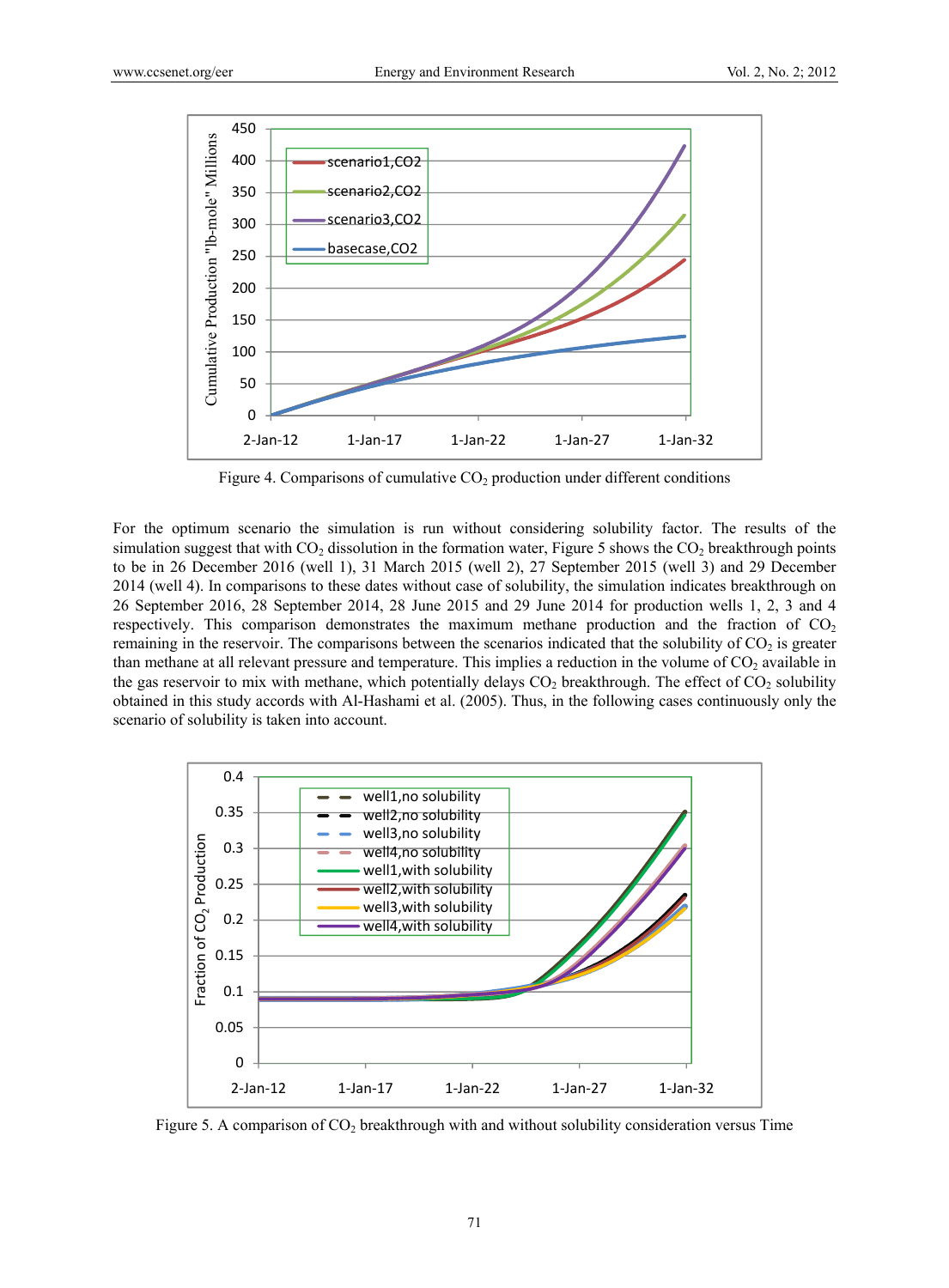#### *4.2 Low Injection Rate*

In this case the optimum scenario with considering solubility is investigated under low injection rate. The maximum CO<sub>2</sub> injection rate is sat at  $1260 \times 1000$  m<sup>3</sup>/day. This injection rate partially is 9% of the total maximum gas production. To achieve higher injection rate, additional amount of  $CO_2$  is required to reach to the required rate of injection. Economically, this will have jeopardising influences on the project. Because the higher is the injection rate the more costs would be involved in the process of  $CO<sub>2</sub>$  capture and storage. In this study, the priority focus is on reinjecting the produced  $CO<sub>2</sub>$  from the production stream directly to the sink rather than vented it into the atmosphere. This is for the purposes of environmentally friendly, production enhancement and beneficial of carbon credit. Therefore,  $CO<sub>2</sub>$  injection rate will be sat as close as the production rate of  $CO<sub>2</sub>$ , during the injection strategies, any extra or less  $CO<sub>2</sub>$  requirement compared to  $CO<sub>2</sub>$  production will be considered in terms of cost of  $CO_2$  capture and storage. In this prospective, costs of  $CO_2$  might not have big jeopardizing effects compare to that under the higher injection rate.

Figures 6 and 7, illustrate comparisons between high and low injection rates as a function of enhanced gas recovery and CO<sub>2</sub> breakthrough. The comparison between the two different injection rates indicates the gas recovery factor under the high injection rate is greater than that in the lower case and the base-case.Accordingly, the bottom-hole pressure decline less gentle than it is under the high rate of injection (Figures 2). On the other hand, Figure 7 demonstrates different times of CO<sub>2</sub> breakthrough under different injection rates and indicate that the high injection rate of  $CO<sub>2</sub>$  the earlier breakthrough is occurred. As a result, the simulation suggested that even though CO<sub>2</sub> injection excessive gas mixing, at the same time it has potential to increase incremental gas recovery.



Figure 6. Cumulative methane and  $CO<sub>2</sub>$  production "lb-mole"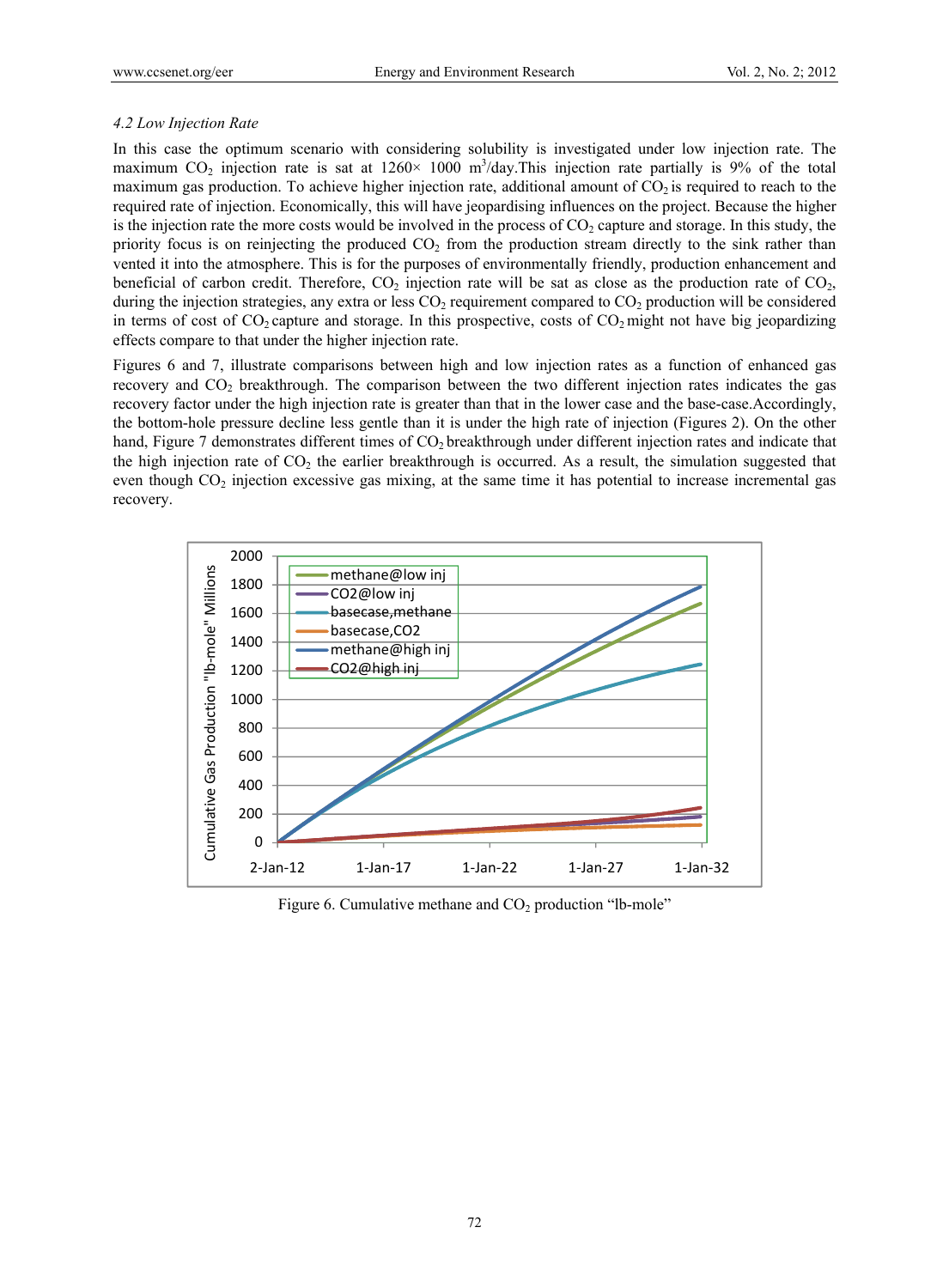

Figure 7.  $CO<sub>2</sub>$  breakthrough at different injection rates

#### *4.3 Late Stage of Injection*

This case scenario attempts to find  $CO<sub>2</sub>$  injection timing for comparison with the recovery factors in the above cases. In this case, reservoir heterogeneity accelerated the  $CO<sub>2</sub>$  breakthrough in the production well, and off course reservoir re-pressurization was considered as additional support for mitigation against  $CO<sub>2</sub>$  breakthrough. Accordingly, CO<sub>2</sub> is re-injected at the high rate  $2400 \times 1000$  m<sup>3</sup>/day based on the normal case, when the bottom hole pressure of the production wells decline to about 271 bar in March 27, 2017 (See Figure 2). That is, only a fraction of the methane is produced before injection. However, after almost five years of gas production,  $CO<sub>2</sub>$  is re-injected back into the reservoir at the high rate to re-pressurize and increase incremental gas recovery, resulting in continuation of gas production for the wells. The first production well that shows  $CO<sub>2</sub>$  breakthrough is automatically shut-in at that time. When the concentration of  $CO<sub>2</sub>$  in the produced gas reaches 15% in September 9, 2029, the shut-in production well (Well 1) is converted to become Injector 3, this is to accelerate methane production, with less  $CO<sub>2</sub>$  production for the life of the reservoir (Figure 8). The converted well will have a changed depth completion from the second layer to the bottom layer of the reservoir. In term of the reservoir model under this scenario, the maximum gas production rate is sat at  $14000\times1000$  m<sup>3</sup>/day. In the beginning of gas production there are four gas producers well. The maximum gas production rate of each producer well set at  $3500 \times 1000$  m<sup>3</sup>/day for each producer. At the announcement stage of injection, the maximum injection rate of  $CO_2$  for the injector wells is 1200 m<sup>3</sup>/d as it was under the scenario of high injection. After the conversion of the producer well 1, the gas production rate of the producers well is re-sat at  $4666.667 \times 1000$  $\text{m}^3$ /day for the wells number 1, 2 and 3, respectively, and the injection rate is re-set at rate of 800×1000 m<sup>3</sup>/day for each one of the new and the old injector wells.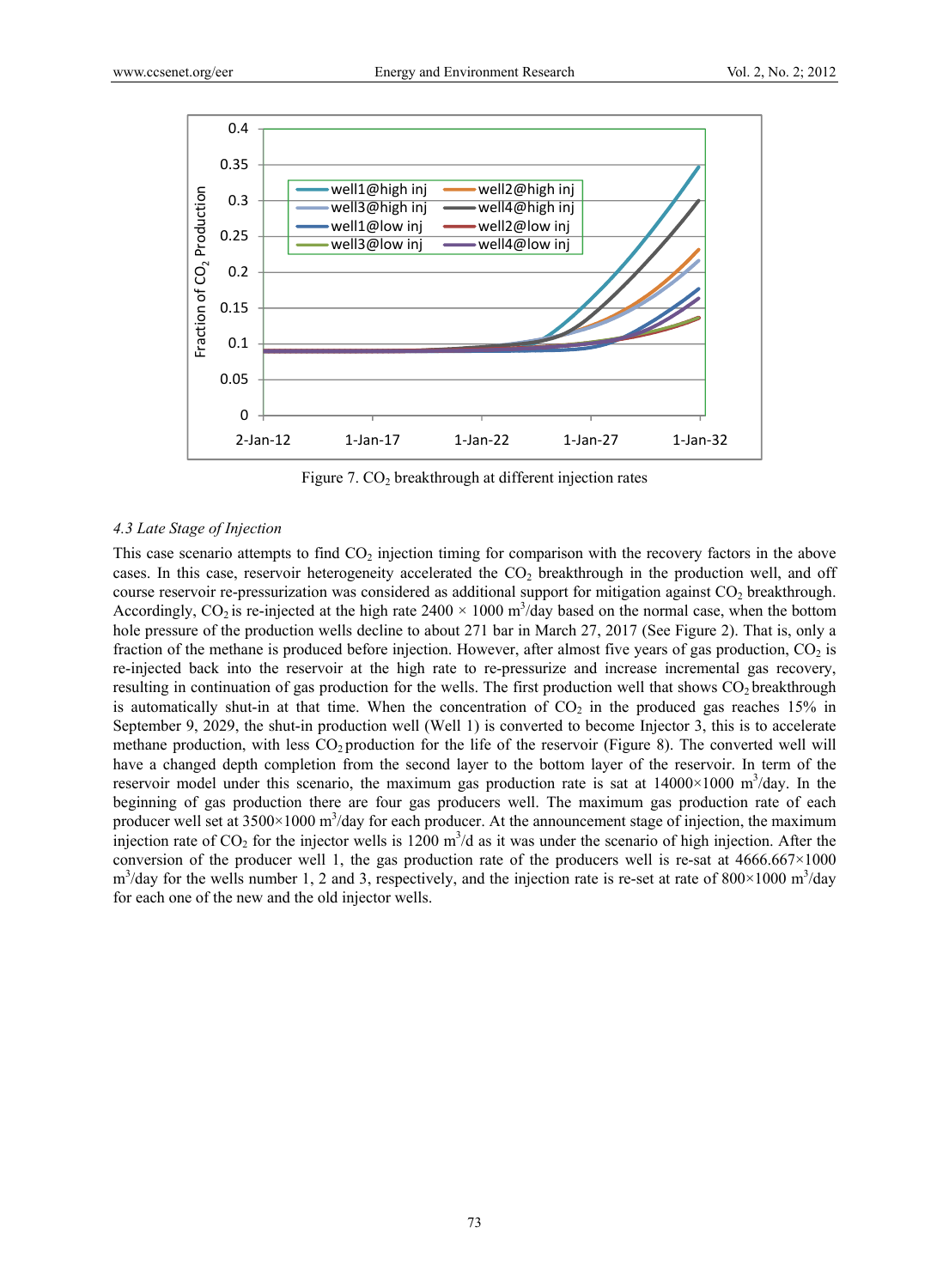

Figure 8. Cumulative production and  $CO<sub>2</sub>$  breakthrough under late stage of injection

#### **5. Storage of the Injected CO2**

Storage volumes of  $CO<sub>2</sub>$  are documented by using well established mass balance method developed through the results of the reservoir simulation. This method qualifies the volume of  $CO<sub>2</sub>$  initially in place and tracks the changes in the producible volumes as reservoir management techniques, when  $CO<sub>2</sub>$  injection is applied during the life of the field. Estimation of  $CO_2$  storage is based on the idea of  $CO_2$  breakthrough for the production wells. It is estimated that  $9\%$  of  $CO<sub>2</sub>$  is present in the reservoir and  $90\%$  for methane.

In addition, Figures 5, 7 and 8 depicts the produced  $CO<sub>2</sub>$  fraction in the reservoir for each producer wellswhen there is different injection of  $CO<sub>2</sub>$  at different stage. As a result, when there is injection, the produced fraction of  $CO<sub>2</sub>$  is increased due to the produced fraction of injected  $CO<sub>2</sub>$ . After when this concept of  $CO<sub>2</sub>$  breakthrough is illustrated, during  $CO_2$  re-injection process the fraction of the produced  $CO_2$  that exceeds the  $CO_2$  fraction initially has been presented in the reservoir will represent the produced fraction of the injected  $CO<sub>2</sub>$ . Figure 9 shows different injection rate at different stages of injection for all the cases and also illustrates gradual increases in  $CO<sub>2</sub>$  injection rates, until each case reaches the required rate of  $CO<sub>2</sub>$  injection. Under the stage of late injection, the injected  $CO_2$  reach to the required rate of  $CO_2$  injection faster than the other cases. This is due to the gas production under normal production conditionsbefore the commencement of  $CO<sub>2</sub>$  injection. Therefore, when  $CO<sub>2</sub>$  injection starts, the injected  $CO<sub>2</sub>$  displaces the natural gas already has been produced from the gas reservoir and after a couple months will reach to the desirable rate of injection.  $CO<sub>2</sub>$  storage is evaluated after when the concept of  $CO_2$  breakthrough illustrated for the case scenarios in terms of the produced fraction of injected  $CO_2$ "PFICO<sub>2</sub>" and CO<sub>2</sub> component originally present in the gas reservoir. After the estimation of the PFICO<sub>2</sub> for each one of the cases, production rate of the injected  $CO<sub>2</sub>$  is calculated by multiplying the PFICO<sub>2</sub> by production rate of  $CO_2$  during  $CO_2$  injection. In addition, a difference between the production of the injected  $CO_2$  and the injection rate evaluates  $CO_2$  storage of the injected  $CO_2$  for each one of the cases (Figure 10).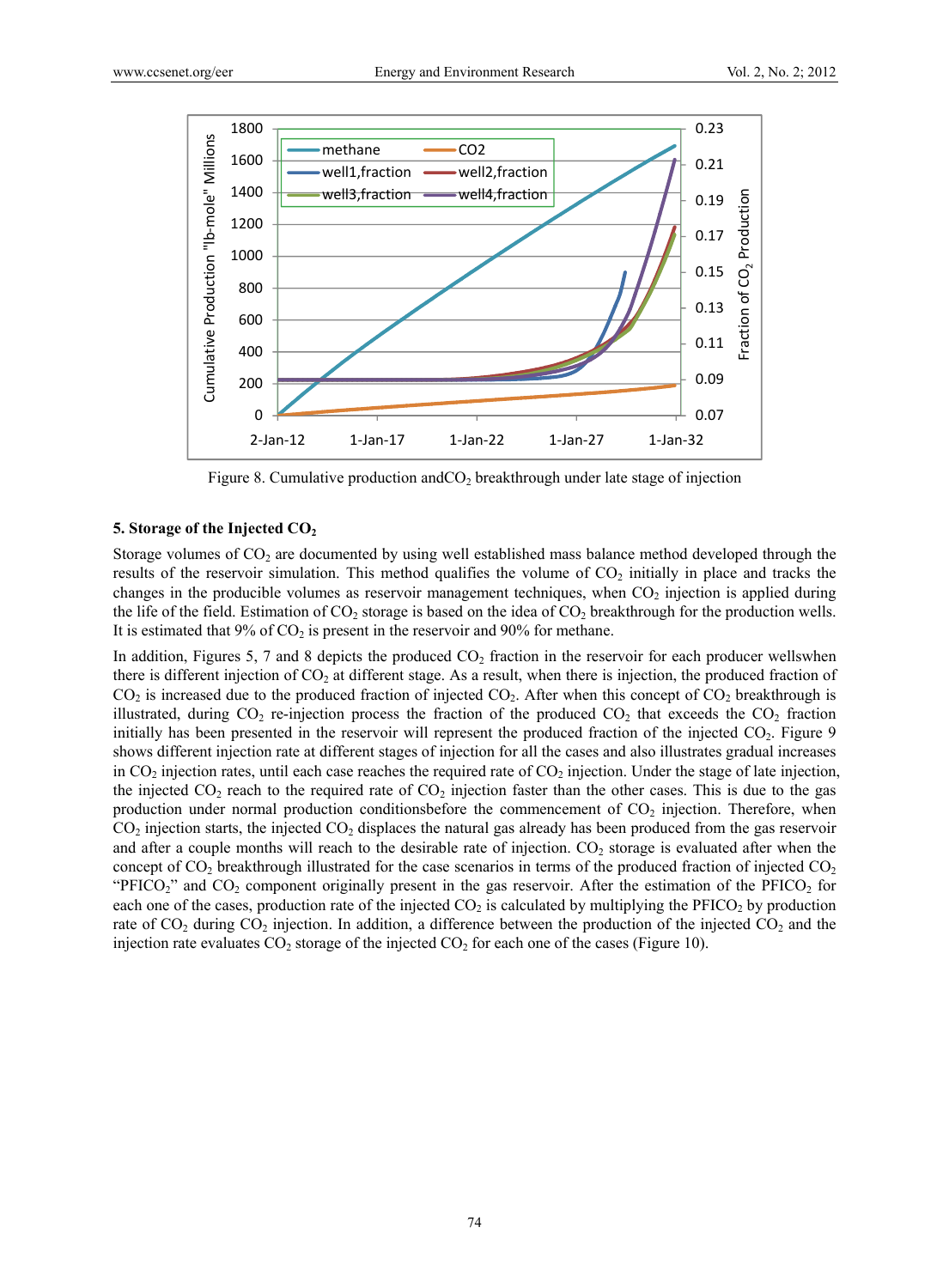

Figure 9.  $CO<sub>2</sub>$  injection rate under different cases



Figure 10.  $CO<sub>2</sub>$  storage rate under different cases

#### **6. Simulation Results and Discussion**

The base-case scenario was simulated and enabling gas to be produced continuously under normal production conditions. Vertical production and injection wells allocated with different depths with consideration of aquifer zone beneath the gas reservoir. For all the case scenarios,  $CO<sub>2</sub>$  injection into the lower portion of the reservoir technically for reservoir re-pressurisation and efficiently sweeps natural gas from bottom layers in the direction toward the production wells, while minimising contamination and gas mixing in the upper parts of the reservoir. Therefore, different layers were tested for injection purposes as a function of enhanced gas recovery and storage. The arrangement of layers from the top to the bottom of the reservoir "very low, high medium and low" quality presented the highest methane production,  $CO<sub>2</sub>$  storage and lowest  $CO<sub>2</sub>$  production. This arrangement layers were selected as an optimum scenario to investigate and determine the optimistic case scenario in terms of best injection rate, stage of injection announcement. Conversely, the layers high medium, low and very low quality of rock considered to be the most pessimistic scenario due to its low methane production, low volume of  $CO<sub>2</sub>$ storage and highest  $CO_2$  production rate. Because  $CO_2$  injected into lowest permeable layer, thus the injected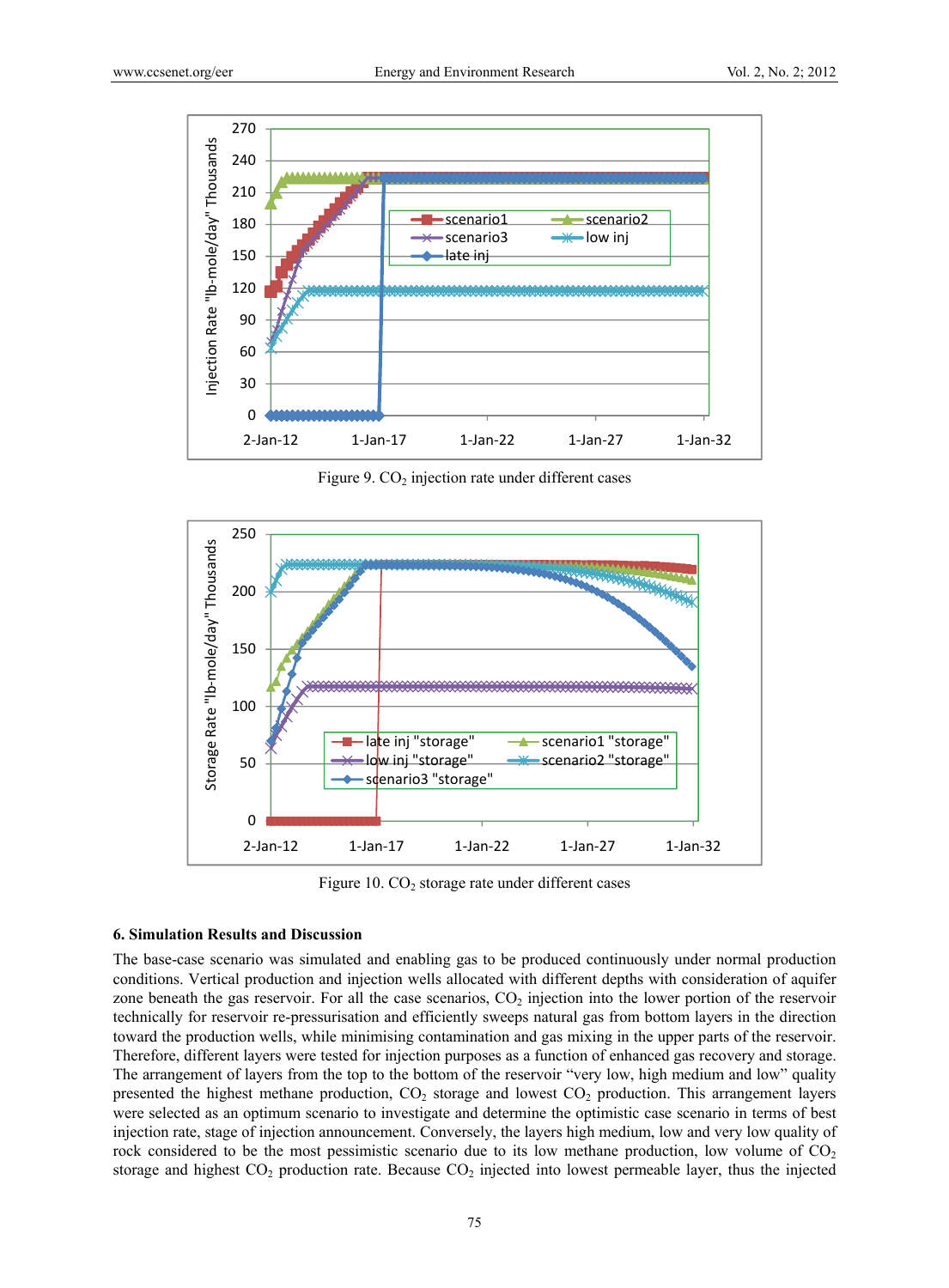CO<sub>2</sub> will arise upward rather than distribute in the bottom of the reservoir. Consequently, it will find its own path and breakthrough the production wells.

In terms of well placement,  $CO<sub>2</sub>$  breakthrough occurs faster at the production wells allocated closer to the injection wells. In addition, the simulation results indicated higher  $CO<sub>2</sub>$  injection rate will cause  $CO<sub>2</sub>$ breakthrough time occurred faster. It is worth mentioning that the initial gas reservoir pressure is high and even though, the production wells are allocated at the same layer, but their depth completions is different from each other. Therefore, we anticipated some compositional gradient due to gravity and temperature effects generated by the depth variation and high density contrast of  $CO<sub>2</sub>$  compared to methane. However, the observation of the compositional variation was very minimal. Thus the produced fraction of  $CO<sub>2</sub>$  in each well is seen as a straight line from the beginning of production (See Figures 5, 7 and 8).The breakthrough time defined as the time when the injected  $CO<sub>2</sub>$  arrived to the production wells. The volume of  $CO<sub>2</sub>$  breakthrough was determined as the volume that exceeded the initial volume of  $CO<sub>2</sub>$  that supposed to be produced from the reservoir. Lower grids in the bottom layers of the reservoir showed the faster increase in  $CO<sub>2</sub>$  concentration due to gravity, temperature and pressure effects generated by high density of  $CO<sub>2</sub>$  and depth variations. Technically the simulation results indicated that, the higher injection rate of  $CO<sub>2</sub>$  can potentially enhance more incremental increases in gas production; however, it will lower the natural gas quality by excessive mixing and early breakthrough creating more  $CO<sub>2</sub>$  production.

Geologically, injection of  $CO<sub>2</sub>$  into the aquifer with the depth of 3650 m had strong effects on methane production and  $CO_2$  storage. At this depth,  $CO_2$  acts as a supercritical fluid and would have a density close as to water. As expected, the solubility of the injected  $CO<sub>2</sub>$  is reduced when the initial brine of the reservoir is being saturated. As a result, feasibility of  $CO<sub>2</sub>$  injection is a function of aquifer depth, low permeability, brine saturation and the distance between the injection and production wells.

Figure 11 shows the efficient tendency of  $CO<sub>2</sub>$  flows downward and stabilises the displacement of the native gas due to it physical properties as a function the gravitational effects.

Clearly it can be observed that after some period of injection, the reservoir "lower portion" is partially filled with the injected  $CO<sub>2</sub>$ . The heterogeneity of reservoir preferentially flow  $CO<sub>2</sub>$  from the bottom layer toward the production wells as a function of permeability existence for each layers, especially in the second and third layers from bottom of the reservoir (high permeable). Eventually, it will cause breakthrough based on the physical properties of the layers and detrimentally effects enhanced gas recovery with time.



Figure 11. Reservoir heterogeneity and  $CO<sub>2</sub>$  sweep efficiency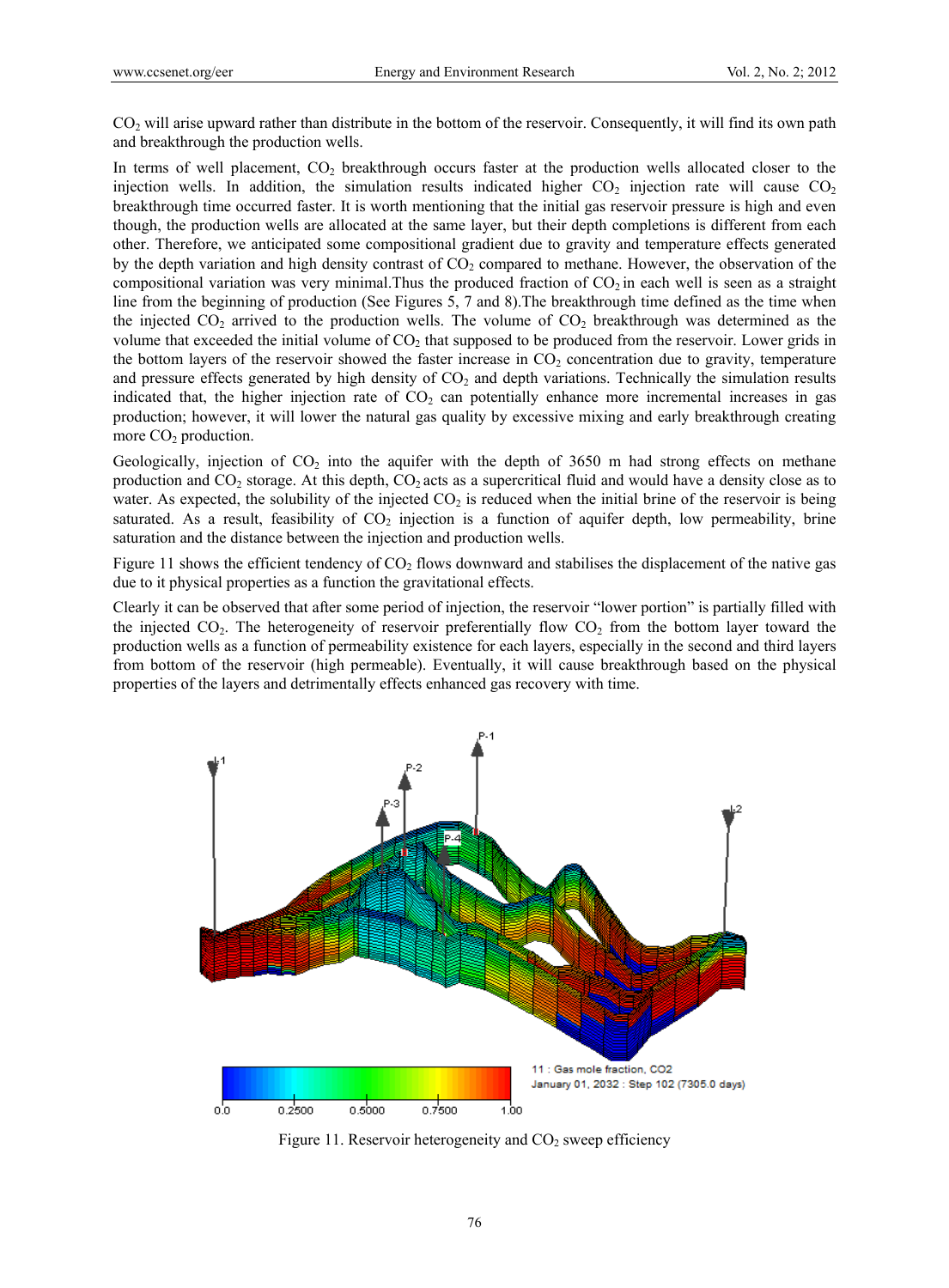Next we presented some results for the case scenario, when  $CO<sub>2</sub>$  injection commenced after 6 years of gas production under normal production conditions. The simulation indicated that the high rate and early stage of  $CO<sub>2</sub>$  injection had the highest methane production at the same time it had highest  $CO<sub>2</sub>$  production and total  $CO<sub>2</sub>$ storage (Figures 10 and 12). Time appeared to have a significant impact on the planned strategies. The high rate and late stage of  $CO<sub>2</sub>$  injection is appeared to be near the optimum strategy. Under this case, more methane is produced compare to that under the base case and low injection strategy. In addition, less time of  $CO<sub>2</sub>$  injection "late injection" could have less costs of  $CO<sub>2</sub>$  compared to the case of early stage under high injection. But this case could only be considered when the project is proposed for enhanced gas recovery because it will have the highest  $CO<sub>2</sub>$  emissions due to late injection and releasing the  $CO<sub>2</sub>$  production into the atmosphere before the commencement of injection process. Economically, this will affect the project when carbon tax is taken into account. As a result of comparisons between the case scenarios, high rate and early stage of  $CO<sub>2</sub>$  injection is the optimum and this case can be vital especially when the project is planned for both together, EGR and sequestration (Figure 12).



Figure 12. Cumulative production "lb-mole" under three different injection strategies

The objectives of this research study were to investigate the feasibility of  $CO<sub>2</sub>$  re-injection for enhanced gas recovery and storage. In terms of  $CO<sub>2</sub>$  production, low injection strategy is considered to be the candidate for  $CO<sub>2</sub>$  re-injection, because with consideration of the native  $CO<sub>2</sub>$  production, less additional  $CO<sub>2</sub>$  will be requiredto reach to the desired rate of  $CO<sub>2</sub>$  injection. Economically, it will reduce the high costs involved in the process of  $CO<sub>2</sub>$  capture and storage compare to the other two cases under higher rate  $CO<sub>2</sub>$  injection. Therefore, in the following section we will investigate the economic feasibility of  $CO<sub>2</sub>$  re-injection for enhanced gas recovery and storage under low and early stage of injection.

# **7. Economic Valuation of CO2-EGR and Storage**

In order to make the process of  $CO<sub>2</sub>$ -EGR and storage economically more attractive the costs involved in the process need to be lowered or carbon credit be taken into account. Currently, cost estimations of  $CO<sub>2</sub>$  capture and storage (CCS) technology is very high. This technology is unlikely to be put into practice effectively without any financial motivation or Tax incentives. Economically it becomes more feasible if it is combined with the process of  $CO<sub>2</sub>$  capture and storage, this is due re-injection of the native  $CO<sub>2</sub>$  production into the reservoir and may result in less CO2 requirement from other source or producers (Algharaib & Abu Al-Soof, 2008). Overall, the concept of  $CO<sub>2</sub>$  storage from the same source potentially provides a reasonable structure for carbon credit to be fully developed during the process of  $CO<sub>2</sub>-EGR$  and storage. In particular,  $CO<sub>2</sub>$  capture and separation systems and storage (compression, transportation and injection) systems are considered as an emission reduction approach (McCollum, 2006). A credit for this reduction is reduced by producing additional  $CO<sub>2</sub>$  per ton injected; possibly released into the atmosphere during the  $CO<sub>2</sub>$  storage process.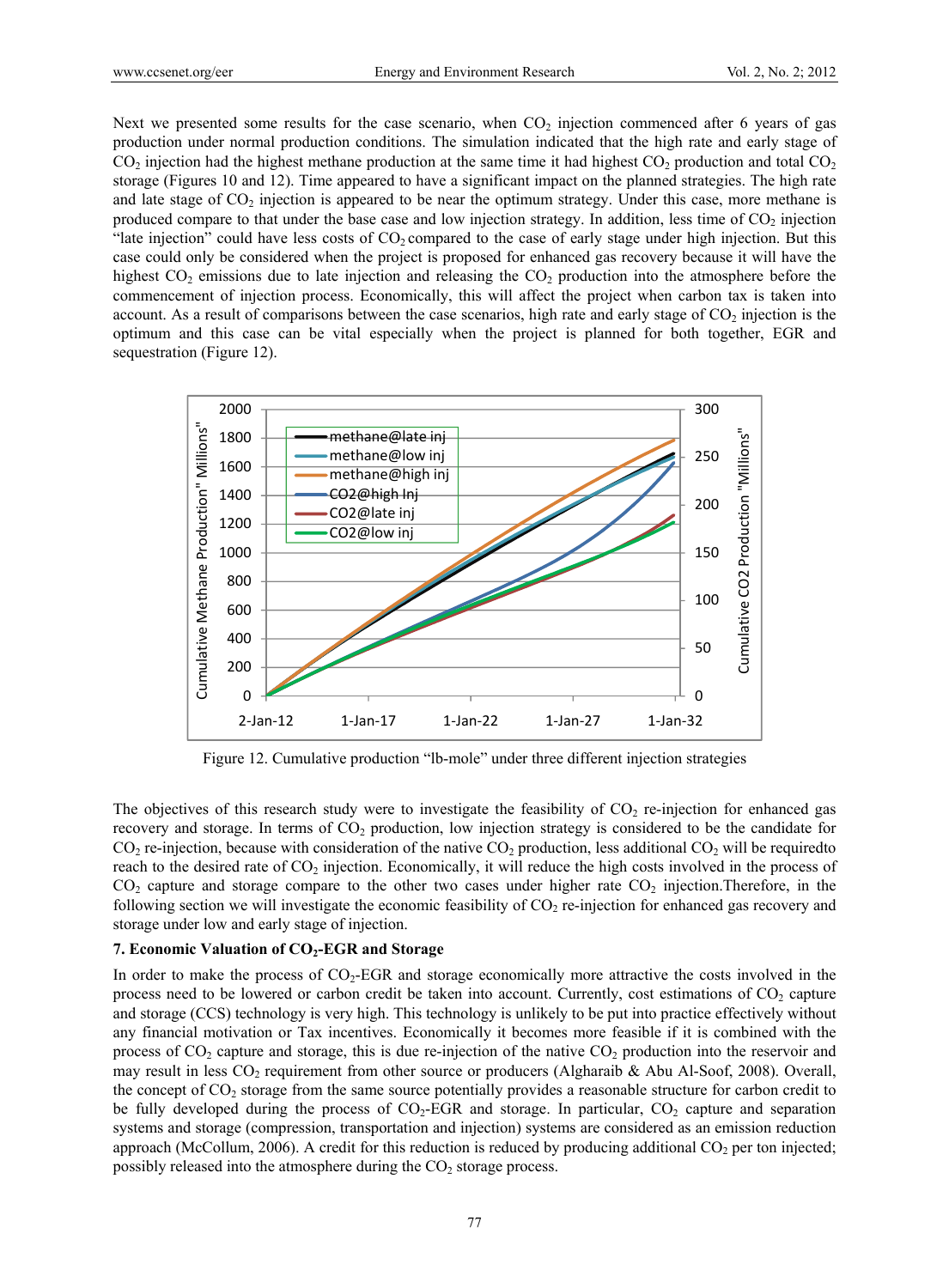Discounted cash flow (DCF) analysis is used as economic criteria to evaluate the attractiveness an investment opportunity under  $CO<sub>2</sub>-EGR$ . The economic feasibility for the sample gas reservoir depends on the incremental benefits of gas recovery relatively to the incremental expenses of  $CO<sub>2</sub>$ -EGR. Cumulative discounted cash flow curves are demonstrated for the case scenarios with and without net carbon credit consideration to achieve a comprehensive understanding of the project financially. Even though, the model is subject to sensitivity analysis, still associated with high degree of uncertainty, for example, reservoir evaluation (volume), capital and operation costs, current and future prices of gas and interest rate, etc.

First of all, in terms of cost, some capital expenditures associated with drilling, completion and equipment have been extracted based from recent published data (Akinnikawe et al., 2010). The costs originally were produced by Join Association Survey (JAS) and recently been updated and published by Advanced Resource International (ARI). In general these cost had initially been calculated with consideration of a fixed cost constant for site preparation and other fixed cost items and a variable costthat are changed with increases exponentially with depth.

| Start-up Costs               | Equations                | <b>Fixed Cost Constant</b> |         |           |                       | Costs " $\frac{f}{f}$ " | Number of wells |
|------------------------------|--------------------------|----------------------------|---------|-----------|-----------------------|-------------------------|-----------------|
|                              |                          | $a_0$                      | $a_{1}$ |           | Injector and producer |                         |                 |
| Well D&C Costs               | $y = a_0 \times D^{a_1}$ | 2.7405                     | 1.3665  | 4,322,375 | 4                     |                         |                 |
| <b>Well Equipping Costs</b>  | $y = a_0 + a_1D$         | 81403                      | 7.033   | 675,701   | 4                     |                         |                 |
| <b>Well Conversion Costs</b> | $y = a_0 + a_1D$         | 16607                      | 6.973   | 123,168   |                       |                         |                 |

Table 4. Production Well capital cost components

In this section only capital costs of production well are estimated. In addition, costs associated with injection wells are usually considered as inputs parameters in the injection costs calculation for  $CO<sub>2</sub>$  capture and storage preparation process.

Because literature studies show large variation in the costs of CCS to adjust common economic basis such as cost of CO2 separation, compression, transportation and injection. Therefore, for this study, practically, three levels of probability for twelve parameters were considered to illustrate the effect of changing any economic parameters involved in the low injection cases based on some assumptions elements and the source of the values are initially extracted from current literature studies in order to perform a comprehensive sensitivity analysis for diverse net present calculations (Table 5).

|                         | Scenarios<br>Uncertain Values |                |              | References                                                                |  |
|-------------------------|-------------------------------|----------------|--------------|---------------------------------------------------------------------------|--|
|                         | a                             | b              | $\mathbf{c}$ |                                                                           |  |
| Wellhead Price \$/Mcf   | 3                             | $\overline{4}$ | 5            | (Oldenburg et al., 2004); (Gharbi, 2001); (Hussen et al., 2012)           |  |
| $CO2$ capture \$/Mcf    | 1.04                          | 1.86           | 2.38         | (David, 2000)                                                             |  |
| $CO2$ separation \$/Mcf | 0.17                          | 0.3            | 0.35         | (Gaspar et al., 2005); (Gozalpouret al., 2005); (Al-Hashami et al., 2005) |  |
| Compression \$/Mcf      | 0.22                          | 0.41           | 0.65         | (Gaspar et al., 2005)                                                     |  |
| Transportation \$/Mcf   | 0.47                          | 0.87           | 1.16         | (International Energy Agency, 2010)                                       |  |
| Injection \$/Mcf        | 0.09                          | 0.17           | 0.26         | (Gaspar et al., 2005)                                                     |  |
| $CO2$ emission %        | 10                            | 15             | 25           | (David, 2000)                                                             |  |
| Carbon Price \$/Mcf     | 0.06                          | 0.59           | 1.16         | (Springer, 2003)                                                          |  |
| Carbon tax \$/Mcf       | $\theta$                      | 1.16           | 1.34         | (Benson, 2006)                                                            |  |
| Royalty %               | 11                            | 12.5           | 15           | (Gharbi, 2001); (Paidin et al., 2010)                                     |  |
| Income Tax %            | 20                            | 25             | 30           | (Paidin et al., 2010)                                                     |  |
| Discount rate %         | 11                            | 13             | 15           | (Ghomian et al., 2008)                                                    |  |

Table 5. Fiscal and economic parameter for sensitivity analysis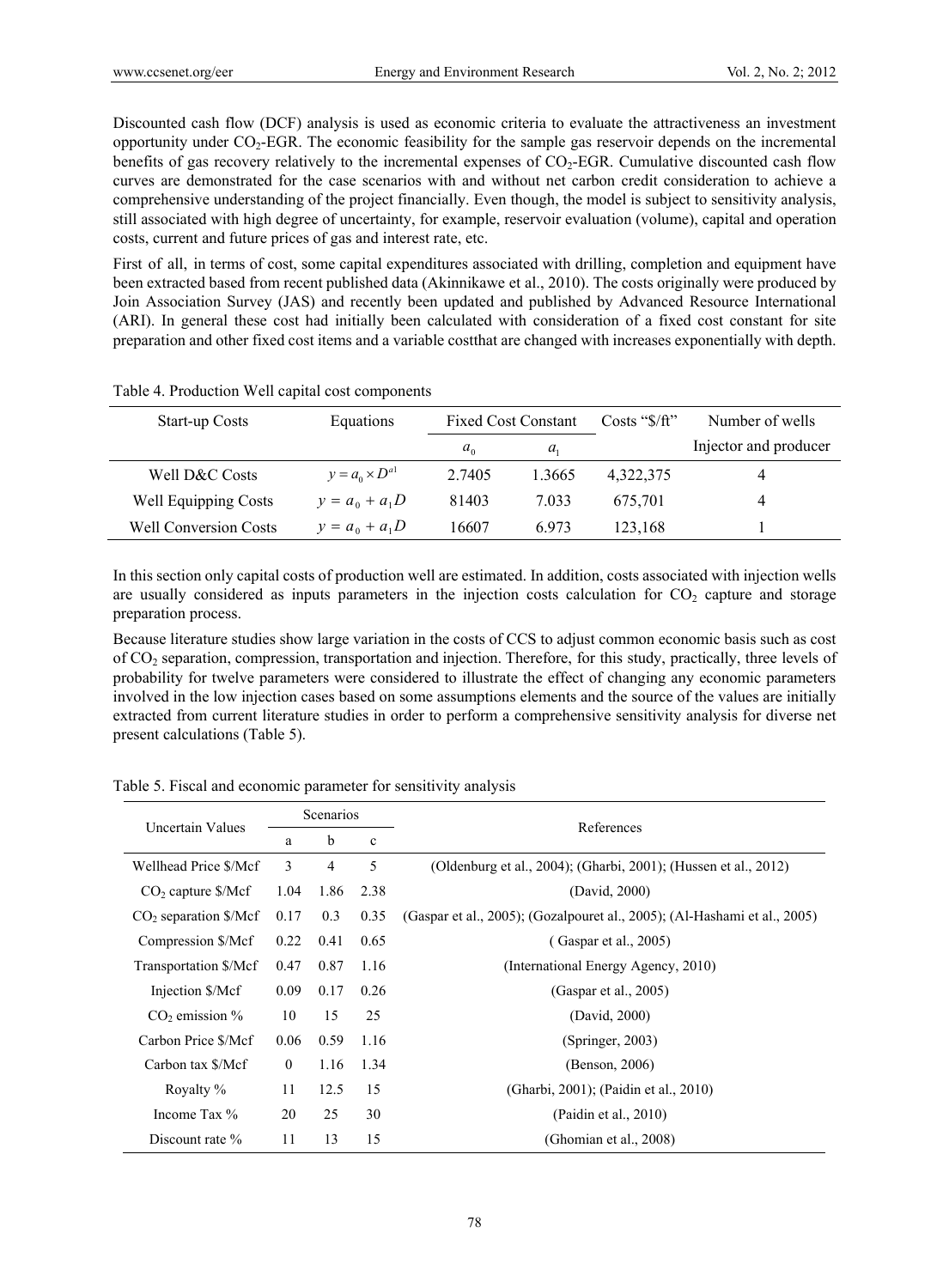However, the idea of carbon credit has been around, but world widely has not been put into practice yet despite extensive coverage and political positioning. Therefore, there is no standard method presented in the published studies for calculating carbon credit (David & Herzog, 2000). So here, the concept is expressed as a function of carbon credit and carbon tax. Therefore, based on the reservoir simulation results, an equation has been developed to evaluate net carbon credits. According to the equation below, the first part of the equation shows the storage of the injected  $CO<sub>2</sub>$  and multiplied by the carbon credit. This will estimate the received price for per tonne of  $CO_2$  storage. Accordingly, this part will be estimated in terms of injection rate of  $CO_2$ , production rate of  $CO<sub>2</sub>$  and also production rate of the injected  $CO<sub>2</sub>$ . As a result, this will be considered as the addition source of revenue for the process. The second part of the equation shows the released amount of  $CO<sub>2</sub>$  into the atmosphere. This section will be evaluated in terms of energy penalty during the process of  $CO<sub>2</sub>$  storage as a function of the injected CO2. Once carbon tax is considered, this will represent a reduction in the additional source of revenue.

$$
C p = \sum_{n=1}^{N} \left[ \frac{M \, ass - \left[ \frac{(PFCO_2 - CO_2 IIP)}{(PRCO_2)^{-1}} \right]}{(CC)^{-1}} \right]_n - \left[ \frac{(EP \times Mass)}{(Ct)^{-1}} \right]_n \tag{1}
$$

Cp: Net carbon credit \$/tonne

N: the number of the project years

n: is  $n^{th}$  year

CC: carbon credit \$/tonne

 $PFCO<sub>2</sub>$ : produced faction of  $CO<sub>2</sub>$  "fraction"

 $CO<sub>2</sub>$  IIP: initial  $CO<sub>2</sub>$  in place "fraction"

 $PRCO<sub>2</sub>$ : production of  $CO<sub>2</sub>$  tonne/year

EP: energy penalty %

Mass: mass flow rate of  $CO<sub>2</sub>$  injection

Ct: Carbon tax \$/tonne

So here we used discounted cash flowas an economic method to determine the best scenario for the optimum case. There is a direct link between methane and  $CO<sub>2</sub>$  production. In general, cost of  $CO<sub>2</sub>$  capture is declining with time after the occurrence of  $CO<sub>2</sub>$  breakthrough. On the other hand cost of  $CO<sub>2</sub>$  separation continuously in increasing with time due to  $CO<sub>2</sub>$  breakthrough. The economic evaluation for the optimum case suggests that return on investment for the scenarios "a, b and c" are viable over the estimated years.

Gas price and net carbon credit, costs of  $CO<sub>2</sub>$ , methane production and  $CO<sub>2</sub>$  storage play important roles in the project viability. Under the case where net carbon credit is not considered, it is obvious that the higheris the price of methane the better return on the investment is expected t. The sensitivity analysis suggested that, even though, there is higher price for methane in scenarios "c" compare to the second scenario "b", but their economic evaluation still not more attractive than the scenario "b" (Figure 13). The reason is that scenario "c" represents the highest costs of  $CO<sub>2</sub>$ , in addition to the fiscal assumptions such as royalty and income taxes. In general, the production of methane declines with time, conversely the production rate of  $CO<sub>2</sub>$  increases after the occurrence of CO2 breakthrough. Consequently, the revenue for this scenario "c" cannot catch up to offset the high costs associated with  $CO<sub>2</sub>$  as it is under scenario "b". In comparison, the second scenario "b" has the highest cumulative DCF.

In terms of carbon credits, all the three scenarios "a, b, and c" have bigger values of cumulative discounted cash flow compared to that were under the scenarios where carbon credit was not taken into account (Figures 13 and 14). If the concept of carbon credit is applied, the storage site will represent addition source of revenue and the amount of  $CO<sub>2</sub>$  emission represents additional cost of  $CO<sub>2</sub>$ . We proposed that the difference between them represent net carbon price. This concept could partially offset the costs associated with the process of CCS. If  $CO<sub>2</sub>$  markets involve effective payment for  $CO<sub>2</sub>$  sequestration compare to carbon tax for  $CO<sub>2</sub>$  emission, optimistically, the economic feasibility for the three scenarios would last longer and would make the scenario "c" economically more attractive.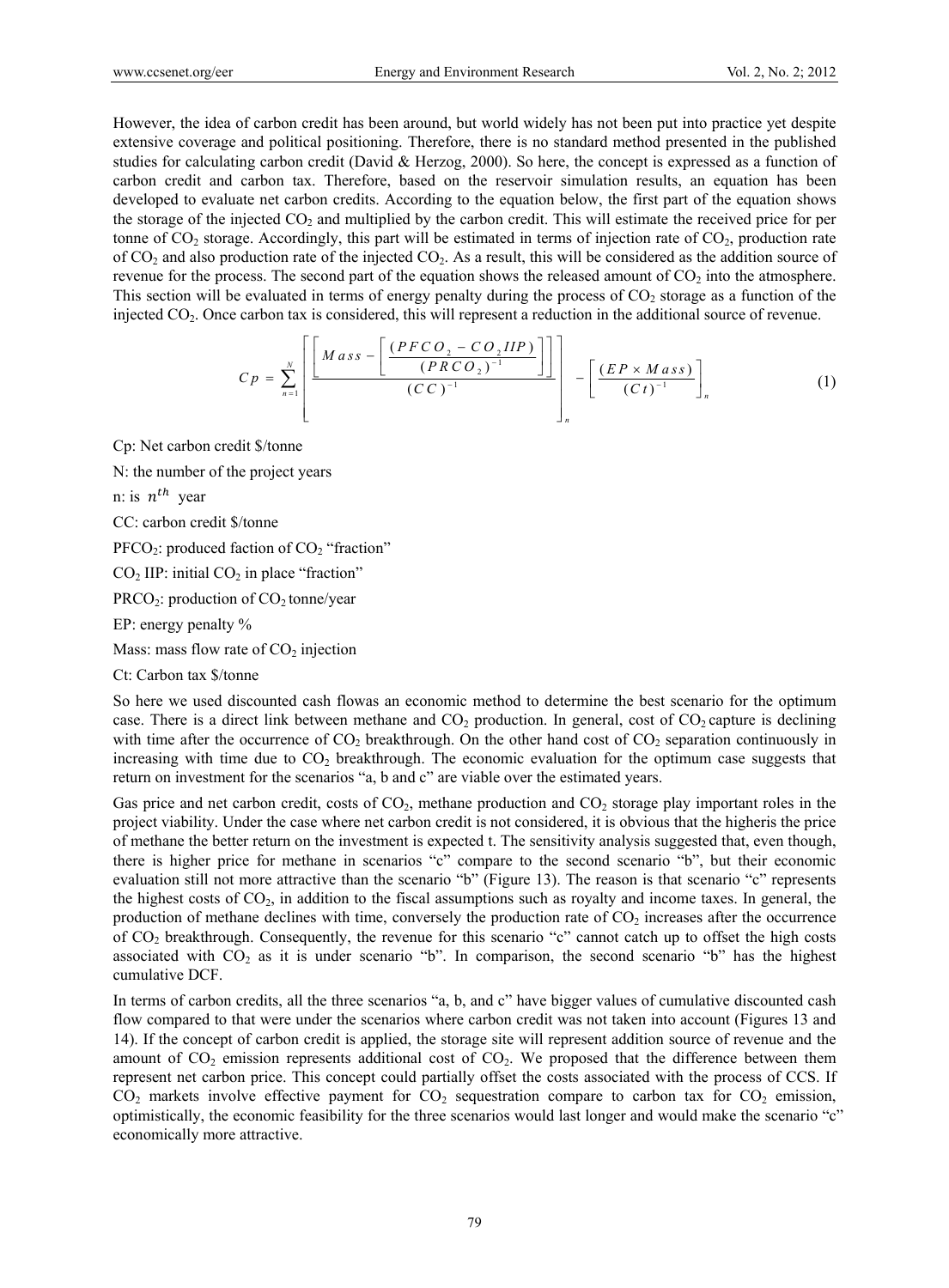

Figure 13. Cumulative discounted cash flow under case of low injection without carbon credit consideration



Figure 14. Cumulative discounted cash flow under case of low injection with carbon credit consideration

## **8. Conclusion**

The simulation studies of the hypothetical reservoir model suggested that  $CO<sub>2</sub>$  injection for enhanced gas recovery and storage process can be technically and economically feasible based on the experimental data produced by Clean Gas Technology Australia. The main obstacles for applying  $CO<sub>2</sub>$ -EGR and storage are production contamination by  $CO<sub>2</sub>$  injection and high costs involved in the process. However,good reservoir management, production control measures and contributions of new technologies could reduce the effects of these problems on the project.

CO<sub>2</sub> injections into the lower portions that represent high permeability of the reservoir and perforate the production wells in the upper part of the reservoir with low permeability are technically feasible due to reservoir re-pressurisation. So here reservoir re-pressurisation could be considered as a support against  $CO<sub>2</sub>$  breakthrough, because it could happen before the occurrence of  $CO<sub>2</sub>$  breakthrough. The optimal strategy is to take advantage of high viscosity, density and solubility of CO<sub>2</sub>, in addition to allocate the injection wells as far as possible from the production well during the process of  $CO<sub>2</sub>$  injection. These operational parameters are potentially promising to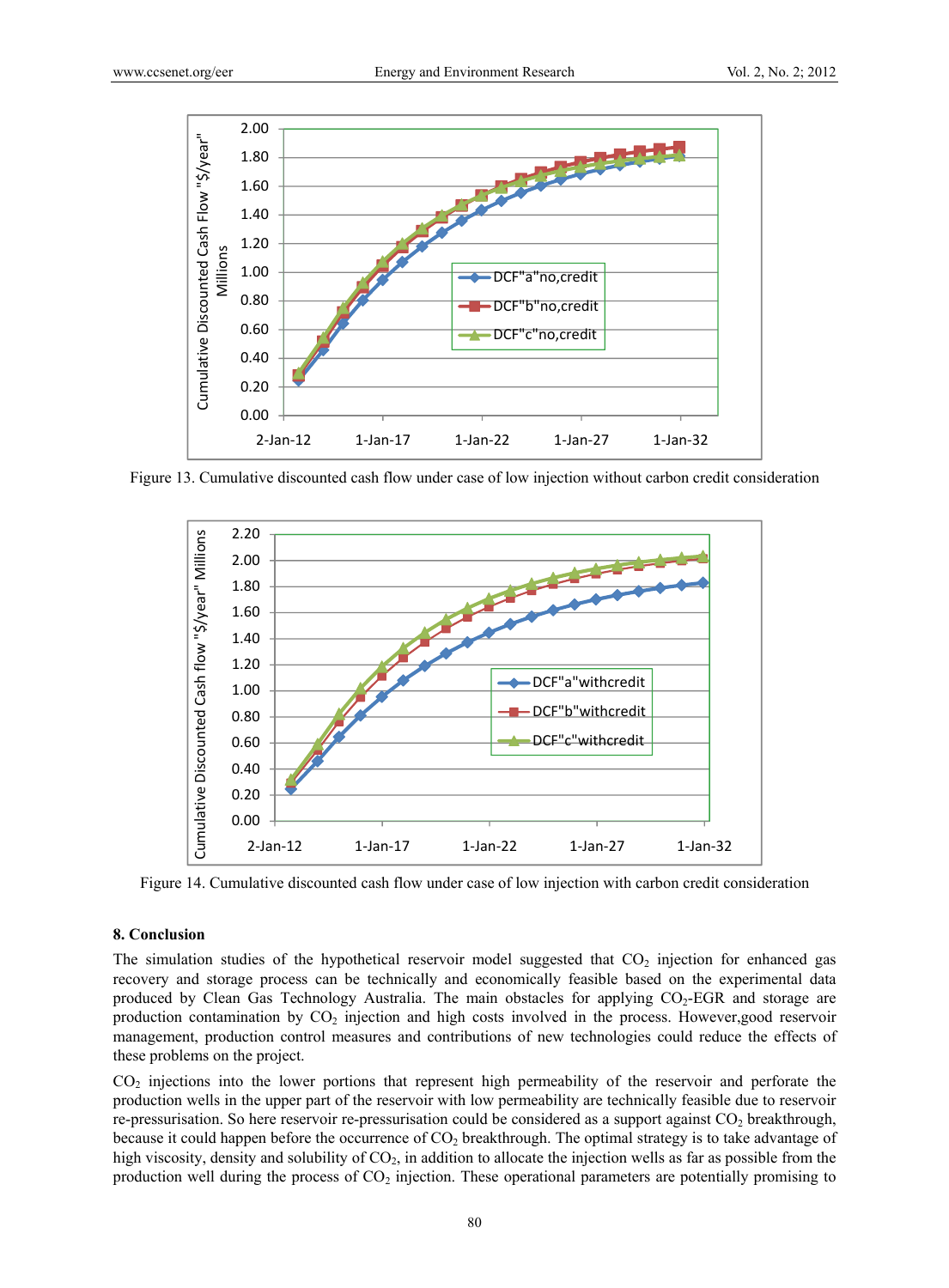drive out natural gas from the bottom layers of the reservoir, while minimizing mixing contamination in the upper part of the reservoir. The simulation results suggested that the high rate and early stage of injection has the higher gas recovery, but economically will contaminate the production due to early  $CO<sub>2</sub>$  breakthrough. While, late stage of  $CO<sub>2</sub>$  injection is as an attractive especially when the project is planned for sequestration, but it will have the highest rate of carbon tax due to release the  $CO<sub>2</sub>$  production into atmosphere before the commencement of CO2 injection. Economically, this will affect the project when carbon credit is applied.In this paper, early stage and low rate of  $CO_2$  injection is considered to be more attractive due to its low  $CO_2$  costs compared to the other cases. This case could be vital when the project is proposed for enhanced gas recovery and storage.If the carbon credit markets come into existence in any significant way as a reduction of one ton of  $CO<sub>2</sub>$  fossil emissions by either preventing it from the atmosphere (natural gas reservoir) or by extracting it out of the atmosphere (power plan) and effective payment for  $CO_2$  storage compared to carbon tax for  $CO_2$  emission, the introduction of a carbon credit scheme will optimistically make the process of  $CO<sub>2</sub>$ -EGR more attractive.

#### **References**

- Akinnikawe, O., Chaudhary, A., Vasquez, O., Enih, C., & Christine, A. (2010). Increasing  $CO_2$ -storage efficiency through a  $CO<sub>2</sub>$ -brine displacement approach. SPE paper 139467. Presented at the SPE international Conference on CO<sub>2</sub> Capture, Storage, and Utilisation held in New Orleans, Louisiana, USA.
- Al-Hashami, A., Ren, S., & Tohidi, B., (2005). CO<sub>2</sub> injection for enhanced gas recovery and geo-storage: Reservoir simulation and economics. SPE paper 94129, presented at the SPE Europe/ EAGE Annual Conference held in Madrid, Spain.
- Benson, S. (2006). Monitoring carbon dioxide sequestration in deep geological formation for inventory verification and carbon credit. SPE Paper 102833: presented at the SPE Annual Technical Conference and Exhibition held in San Antonio, Texas, USA.
- Clemens, T., & Wit, K. (2002).  $CO<sub>2</sub>$  enhanced gas recovery studies for an example gas reservoir. SPE paper 77348, presented at SPE Annual Technical Conference and Exhibition held in San Antonio, Texas.
- David, J. (2000). Economic evaluation of leading technology options of sequestration of carbon dioxide. M.sc diss., Massachusetts Institute of Technology. Retrieved from http://sequestration.mit.edu/pdf/JeremyDavid\_thesis.pdf
- David, J., & Herzog, H. The cost of carbon capture. Department of Energy under award number DE-FG02-99ER62748.Massachusetts Institute of Technology (MIT), Cambridge, MA, USA. Retrieved from http://www.netl.doe.gov/publications/proceedings/01/carbon\_seq\_wksp/david-herzog.pdf
- Feather, B., & Archer, R. (2010). Enhance natural gas recovery by carbon dioxide injection for storage purposes. 17th Australia Fluid Mechanics Conference held in Auckland, New Zealand.
- Gaspar, A., Lima, G., & Suslick, S. (2005).  $CO_2$  capture and storage in mature oil reservoir: physical description, EOR and economic valuation of a case of a Brazilian mature field. SPE paper 94181, presented at SPE Europe/EAGE Annual Conference held in Madrid, Spain.
- Gharbi, R. (2001). A knowledge-based system for optimal economic design of improved recovery processes.SPE Paper 68765; presented at the SPE Asia Pacific Oil and Gas Conference and Exhibition held in Jakarta, Indonesia.
- Ghomian, Y., Urun, M., Pope, G., & Sepehrnoori, K. (2008). Investigation of economic incentive for  $CO<sub>2</sub>$ sequestration. SPE Paper 116717; presented at the 2008 SPE Annual Technical Conference and Exhibition held in Denver, Colorado, USA.
- Gozalpour, F., Ren, S., & Tohidi, B. (2005). CO2 EOR and storage in oil reservoirs. *Oil & Gas Science and Technology, 60*(3), 537-546. http://dx.doi.org/10.2516/ogst:2005036
- Gupta, S. (2009). Are there less costly ways to sequester carbon than CCS? SPE Paper 123864: presented at the SPE annual Conference and Exhibition held in New Orleans, Louisiana, USA.
- Hussen, C., Amin, R., Madden, G., & Evans, B. (2012). Reservoir simulation for enhanced gas recovery: an economic evaluation. *Journal of Natural Gas Science and Engineering, 5*, 42-50. http://dx.doi.org/10.1016/j.jngse.2012.01.010
- International Energy Agency. (2010). *CO<sub>2</sub> Capture & Storage Energy*. Technology Systems Analysis Programme (IEA-ETSAP). Retrieved from http://www.iea-etsap.org/web/E-TechDS/PDF/E14\_%20CCS%20draft%20oct2010\_%20GS-gc\_OK.pdf